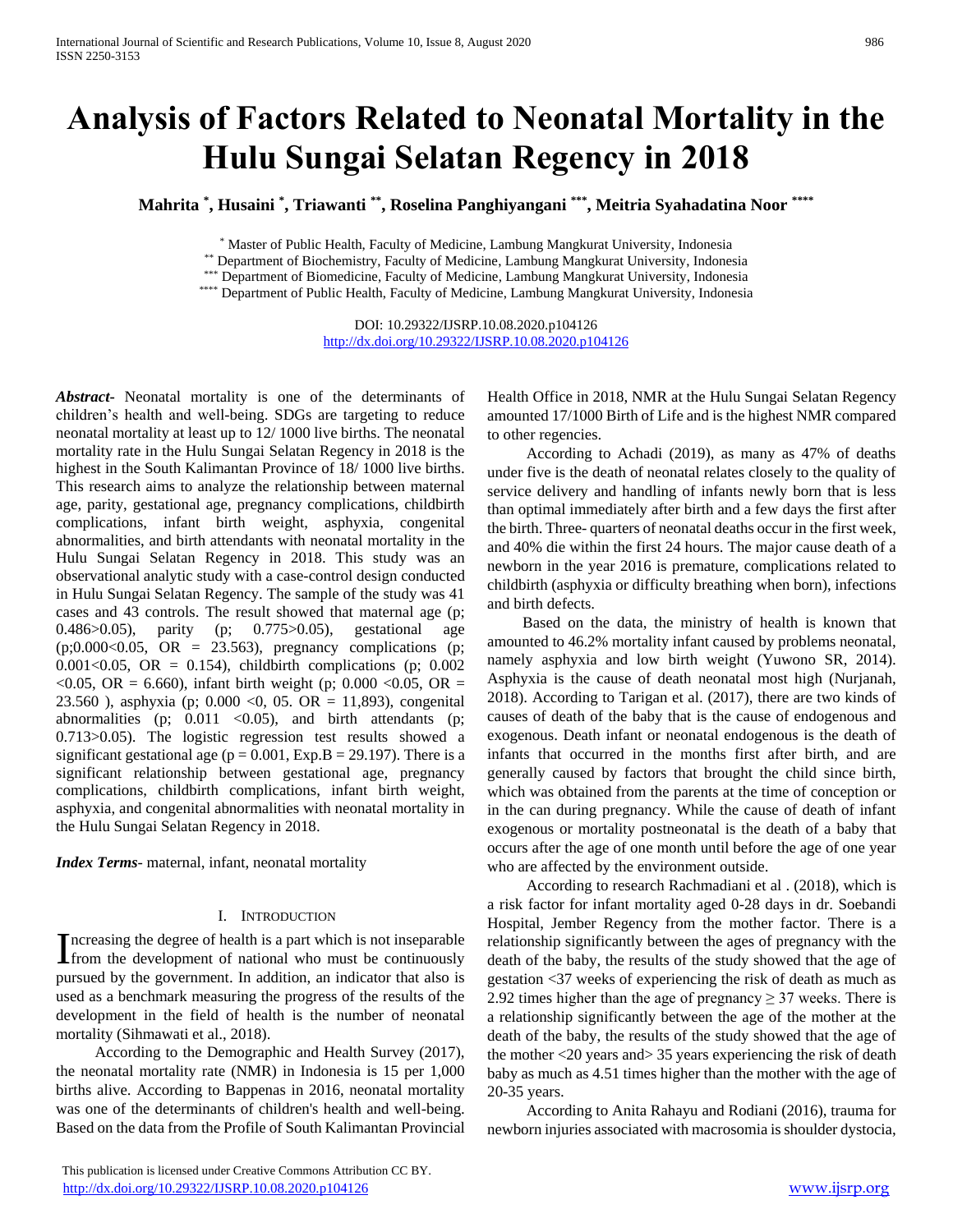clavicular fractures, brachial plexus injury, decreased APGAR score for 5 minutes, prolonged labour intervals, and the need for emergency treatment for macrosomial babies.

 According to Oktarina et al. (2017), there is a relationship of parity to neonatal death. Pregnant women giving birth to first to third babies/more have 5.5 times the chance of experiencing neonatal death compared to mothers who give birth to second babies. There is a significant relationship between childbirth complications and neonatal death, that complication that occurs in mothers during labor increase the risk of early neonatal death. Mothers who have complications during labour are five times more likely to have a neonate who dies before they reach 7 days of age compared to women who have no complications during labour and delivery complications.

 According to research Tarigan et al., (2017) there was a significant relationship between pregnancy complications and infant mortality, the results showed that mothers with pregnancy complications showed that infant mortality in mothers with pregnancy complications was higher (45.2%) compared to pregnant women who did not experience complications, as many as 16, 6%.

 According to research Kurniawan and Melaniani (2018), there is a significant relationship between birth attendants, not health workers and the status of infant mortality, the more babies born are helped not by health workers will increase the chance of 3.67 times the chance of mothers giving birth with the condition of the baby dying.

 According to the data of the Office of Health Hulu Sungai Selatan Regency about the neonatal mortality in the year 2017, obtained the data that the number of birth life as many as 3.498 babies, birth-death as many as 38 cases, death of infants aged 0- 28 days (neonatal) as many as 59 babies and death of infants aged 29 11th day of the month (post-neonatal) as many as 24 babies.

The research aims to analyze the age of mother, parity, age of the pregnancy, complications of pregnancy, complications of childbirth, birth weight, asphyxia, abnormal congenital, and attendant birth to neonatal mortality in the Hulu Sungai Selatan Regency in 2018.

#### II. RESEARCH METHOD

This study uses a retrospective approach (case-control). This research located on all the working areas of community health centers in the Hulu Sungai Selatan Regency. There are cases of neonatal mortality based on reports from Health Office of Hulu Sungai Selatan Regency in January to December 2018, which showed that the neonatal mortality (infants aged 0-28 days) as many as 65 babies. The samples in the study are drawn by porpusive sampling. The case is the data about the death of infants aged 0-28 days. The controls are set based on the case for a single control (1: 1).

# **Table 1. Relationship between Independent Variables and Neonatal Mortality in Hulu Sungai Selatan Regency in 2018**

| Independent<br><b>Variables</b>     | <b>Neonatal Mortality</b> |               |                |                  | <b>Tot</b><br>al | p-<br>value | <b>OR</b> |
|-------------------------------------|---------------------------|---------------|----------------|------------------|------------------|-------------|-----------|
|                                     | N <sub>o</sub><br>Yes     |               |                |                  |                  |             |           |
|                                     | n                         | $\frac{0}{0}$ | $\mathbf n$    | $\frac{0}{0}$    |                  |             |           |
| <b>Mother</b> age                   |                           |               |                |                  |                  | 0.486       |           |
| $<$ 20 years                        | 8                         | 61.5          | 5              | 38.5             | 13               |             |           |
| old or                              |                           |               |                |                  |                  |             |           |
| $>$ 35 years old                    |                           |               |                |                  |                  |             |           |
| 20-35 years old                     | 33                        | 46.5          | 38             | 53.5             | 71               |             |           |
| <b>Mother parity</b>                |                           |               |                |                  |                  |             |           |
| $1$ or $>$                          | 14                        | 45.2          | 17             | 54.8             | 31               | 0.775       |           |
| 3 children                          |                           |               |                |                  |                  |             |           |
| 2-3 children                        | 27                        | 50.9          | 26             | 49.1             | 53               |             |           |
| Age of pregnancy                    |                           |               |                |                  |                  |             |           |
| <37 weeks or                        | 29                        | 87.9          | $\overline{4}$ | 12.1             | 33               | 0.000       | 23.56     |
| $>$ 42 weeks                        |                           |               |                |                  |                  |             |           |
| 37-42 weeks                         | 12                        | 23.5          | 39             | 76.4             | 61               |             |           |
| <b>Pregnancy compl</b>              |                           |               |                |                  |                  |             |           |
| ications                            |                           |               |                |                  |                  |             |           |
| Yes                                 | 20                        | 35.1          | 37             | 64.9             | 57               | 0.001       | 0.154     |
| N <sub>o</sub>                      | 21                        | 77.8          | 6              | 22.2             | 27               |             |           |
| <b>Childbirth</b>                   |                           |               |                |                  |                  |             |           |
| complications                       |                           |               |                |                  |                  |             |           |
| Yes                                 | 37                        | 59.7          | 25             | 40.3             | 62               | 0.002       | 6.660     |
| N <sub>o</sub>                      | $\overline{4}$            | 18.2          | 18             | 81.8             | 22               |             |           |
| <b>Birth weight</b>                 |                           |               |                |                  |                  |             |           |
| $<$ 2500                            | 31                        | 86.1          | 5              | 13.9             | 36               | 0.000       | 23.56     |
| grams or                            |                           |               |                |                  |                  |             |           |
| $>4000$ grams                       |                           |               |                |                  |                  |             |           |
| 2500-4000                           | 10                        | 20.8          | 38             | 79.2             | 48               |             |           |
| grams<br><b>Asphyxia</b>            |                           |               |                |                  |                  |             |           |
| Yes                                 | 27                        | 81.8          | 6              | 18.2             | 33               | 0.000       | 11.89     |
| No                                  | 14                        | 27.5          | 37             | 72.5             | 51               |             |           |
|                                     |                           |               |                |                  |                  |             |           |
| <b>Congenital abno</b><br>rmalities |                           |               |                |                  |                  |             |           |
| Yes                                 | 6                         | 100           | $\overline{0}$ | $\boldsymbol{0}$ | 6                | 0.011       |           |
| No                                  | 35                        | 44.9          | 43             | 55.1             | 78               |             |           |
| <b>Birth attendants</b>             |                           |               |                |                  |                  |             |           |
| Non-Health                          | 3                         | 37.5          | 5              | 62.5             | 8                | 0.713       |           |
| Workers                             |                           |               |                |                  |                  |             |           |
| Health workers                      | 38                        | 50.0          | 38             | 50.0             | 76               |             |           |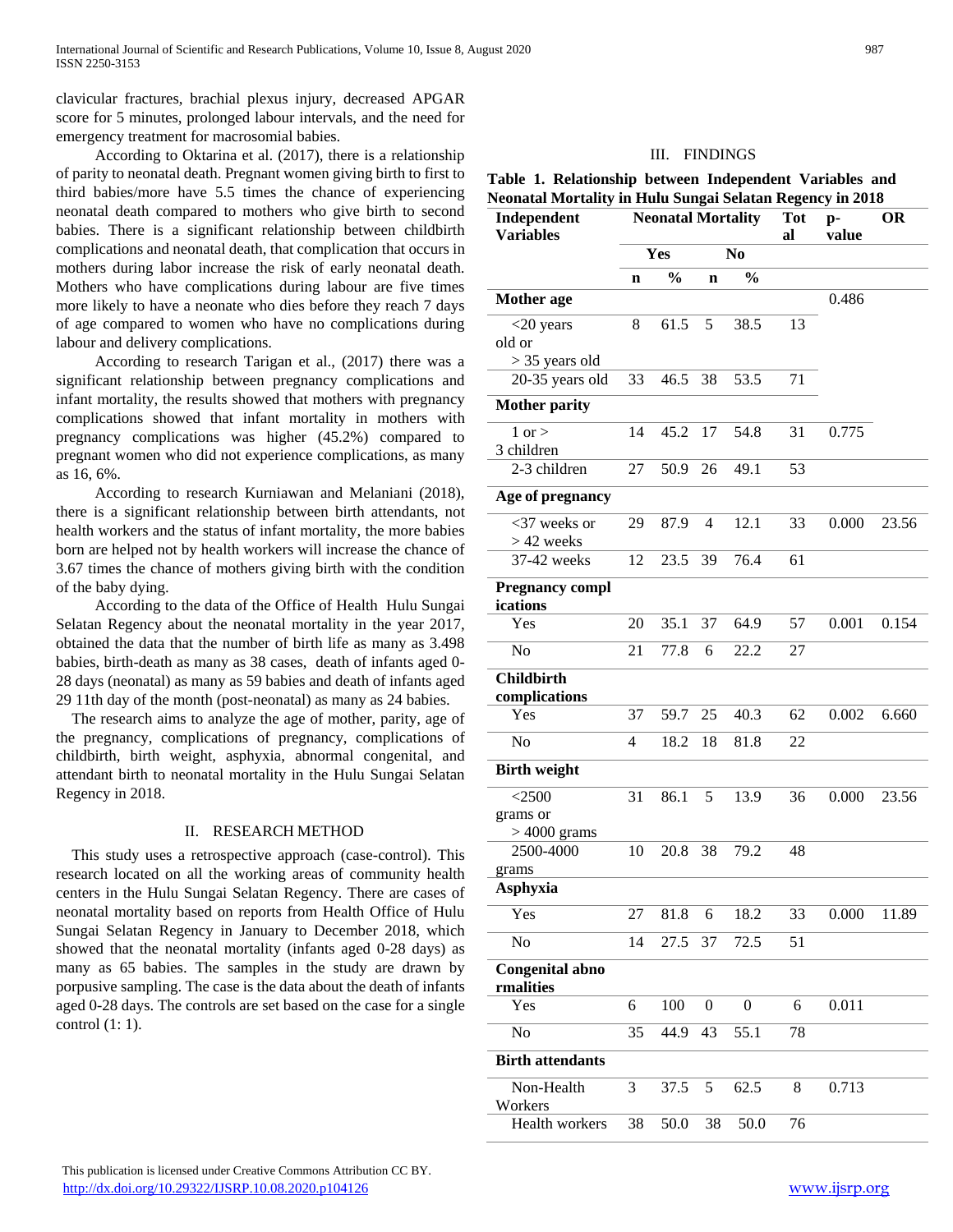#### **Table 2. Multivariate Analysis Results**

| <b>Independent Variable</b>    | $p-$<br>value | OR     | 95% CI           |
|--------------------------------|---------------|--------|------------------|
| Age of Pregnancy               | 0.002         | 29.197 | 3.511 - 242.776  |
| <b>Birth Weight</b>            | 0.004         | 14.601 | 2.378 - 92.363   |
| Asphyxia                       | 0.047         | 5.629  | $1.025 - 30.909$ |
| <b>Pregnancy Complications</b> | 0.001         | 0.028  | $0.003 - 0.231$  |

## IV. DISCUSSION

### **Relationship between Mother's Age and Neonatal Mortality in Hulu Sungai Selatan Regency**

Chi-square test showed that p-value= $0.486$  (p $>0.05$ ), which means there was no relationship between the age of the mother and neonatal mortality. The results of the analysis of the data in the study have shown that mothers aged 20-35 years are the most neonatal mortality because there are factors of risk like age of pregnancies, complications in pregnancy, and complications in childbirth. It is in line with research by Rachmadiani et al., (2018) that found no significant relationship between the ages of pregnancy with the neonatal mortality, also supported by the research by Tarigan et al. (2017), that there is a relationship that significant between complications of pregnancy with the neonatal mortality and also supported by the research by Oktarina et al., (2017), there is a relationship between complications of childbirth with the neonatal mortality.

Results of the study is consistent with research that is conducted by Batubara and Fitriani (2019), mother age was not associated with risk of death of infants 0-28 days in the regency of Bireuen because the majority of the mother was in the category of 20-35 years which is the ideal age for pregnant and give birth and uterus have been able to carry out its functions with good. At the age of 20-35 years old, the mother understands the factors that can be associated with the death of infants 0-28 days so that steps are taken already perfect.

## **Relationship between Parity and Neonatal Mortality in Hulu Sungai Selatan Regency**

Chi-square test showed that p-value= $0.775$  (p $>0.05$ ), which means there was no relationship between parity with the neonatal mortality. According to Manuaba (2007), parity is divided on parity one is not safe, parity 2-3 safe for pregnant and maternity, and parity more than 3 not safe. The number of parity of pregnant women is one of the predisposing factors for premature birth , and the number of parities can affect the health condition of the mother in pregnancy (Riyanti and Legawati, 2018).

The result of the study is consistent with the results of the study conducted by Rofiqoch et al. (2016) that there was no relationship between parity with neonatal mortality because the mother who gave birth at parity 2-3. Parity 2-3 is not a risk factor for neonatal mortality. It is in accordance with studies of other shows that mothers with multiparity and age of mothers ranged between 20- 34 years old have a risk of the occurrence of the neonatal mortality

smaller compared with the mother primiparity aged less than 20 years and multiparous with the age of the mother more than 35 years.

#### **Relationship between Age of Pregnancy and Neonatal Mortality in Hulu Sungai Selatan Regency**

Chi-square test showed that p-value=0.000 ( $p < 0.05$ ), which means there was a significant relationship between gestational age and neonatal mortality. Risks at the age of pregnancy less than 37 weeks can result in the occurrence of labour with action midwifery , for example, section cesarean with the presentation of buttocks. Risks at the age of gestation less than 37 weeks at birth preterm can increase the number of death perinatal, as well as with pregnancy more than 42 weeks with the induction of labour , one of the complications is asphyxia neonaturum. Babies born with weight 2000-2500 grams have hope to live more than 97%, 1500- 2000 grams more than 90%, and 1000-1500 grams of 65-80% (Hasanah et al., 2016).

According to Wahyu and Rohani (2017), baby preterm especially who was born in the age of gestation <32 weeks, had a risk of death 70 times higher, because they have difficulties in adapting to life on the outside of the uterus due to the immaturity of the system of organs of the body such as the lungs, kidneys, heart and digestive system.

Result of the study is consistent with research conducted by Rachmadiani et al (2018), that there was a relationship between the age of pregnancy with the neonatal mortality. According to Prawirohardjo (2010) the younger the gestational age, the lower the maturity level of the functioning of the infant organs so that the baby will experience many difficulties to live outside the mother's uterus. The more short- term pregnancy, increasingly less perfect growth of organs in the body will be more easily occur complications and increasingly high numbers of death.

**Relationship between Complications of Pregnancy and Neonatal Mortality in Hulu Sungai Selatan Regency** 

Chi-square test showed that p-value=0.001 (p  $<0.05$ ), which means there was a relationship between complications of pregnancy with the neonatal mortality. Results OR of 0.154 (95% CI 0.054 to 0.445) (OR<1 or  $1/OR=6.49$ ) showed that the factors which investigated a protective factor, meaning that mothers with complications of pregnancy risk 0.154 times larger or risky to 6.49 times smaller happened neonatal mortality compared with mothers without complications of pregnancy.

The results of this study are in line with the results of the study by Tarigan et al. (2017), that there was a relationship between complications of pregnancy and infant mortality due to mothers with complications of pregnancy the percentage was higher (45.2%) compared to pregnant women who did not experience complications, as many as 16.6%.

## **Relationship between Complications of Childbirth and Neonatal Mortality in Hulu Sungai Selatan Regency**

Chi-square test showed that p-value= $0.002$  (p< $0.05$ ), which means there is a relationship between childbirth complications and neonatal mortality. The OR result of 6.660 (95% CI 2.013 to 22.031) case this could mean that mothers with complications of childbirth had a risk of 6.660 times larger neonatal mortality compared with mothers who did not exist complications of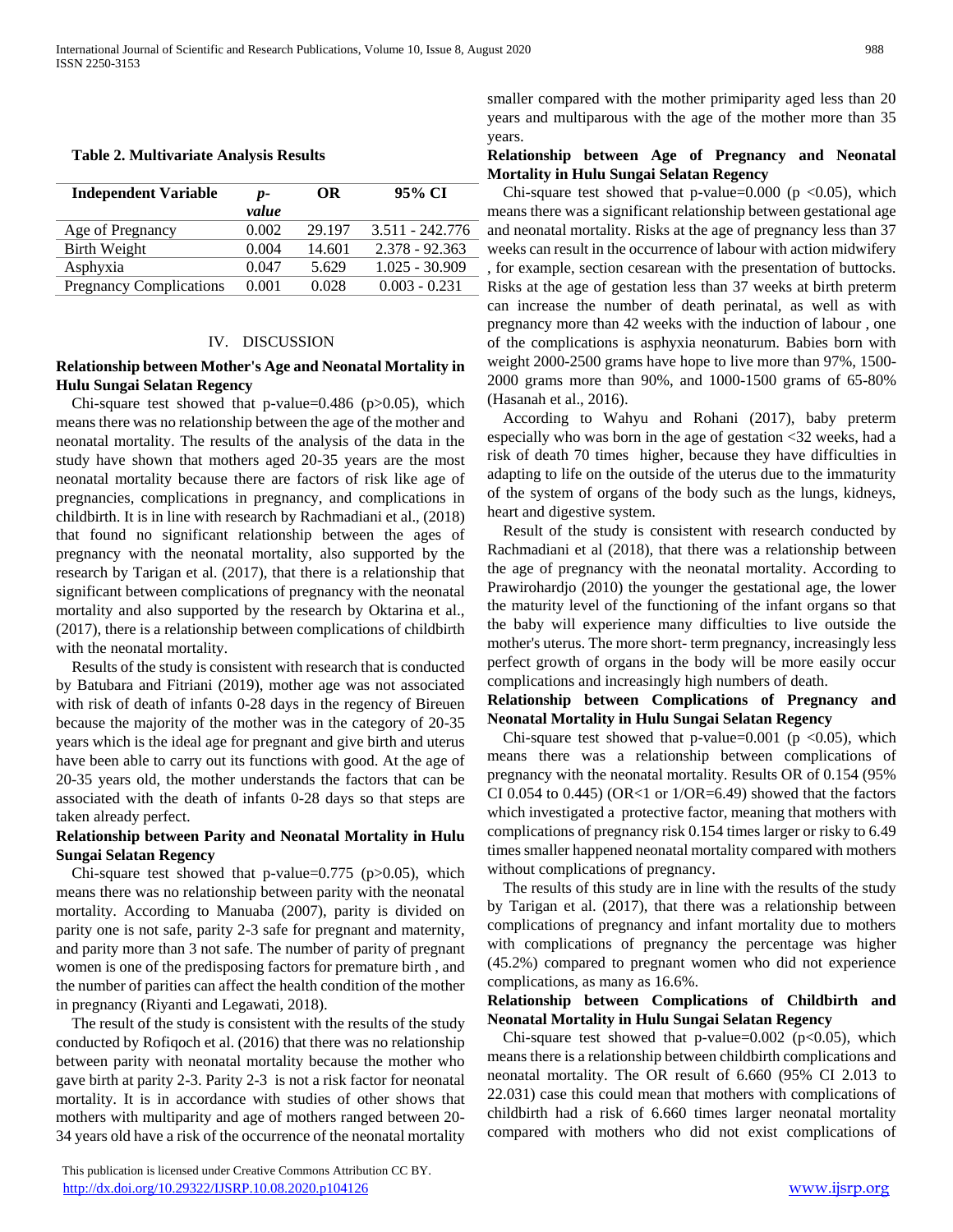#### childbirth.

Labor complications such as premature labor, premature babies often stop breathing for a few moments, called apnea. Often found at 34 weeks gestation (Sondakh, 2013). The results of this study are in line with research conducted by Oktarina et al., 2017, that there is a significant relationship between childbirth complications and neonatal mortality, complications that occur in mothers during labor increase the risk of early neonatal death. Mothers who have complications during labor are 5 times more likely to have a neonate who dies before they reach 7 days of age compared to women who have no complications during labor. The prevalence of neonatal death is twice as high in women who have complications during childbirth.

# **Relationship between Birth Weight and Neonatal Mortality in Hulu Sungai Selatan Regency**

Chi-square test showed that p-value=0.000 (p  $\langle 0.05 \rangle$ , which means there was a significant relationship between birth weight with neonatal mortality. The OR result of 23.560 (95% CI 7.286 to 76.187), infants with severe birth  $\langle 2500 \text{ grams} \text{ or } > 4000 \text{ grams}$ risk 23.560 times larger to neonatal mortality compared with infants who had severe birth 2500-4000 grams.

According to Suryanti (2018), that birth weight is a major risk factor for neonatal mortality. Birth weight is an indicator of the health of newborns; babies with low birth weight (<2500 grams) will have a greater risk of experiencing problems that will come. Low Birth Weight (LBW) is one of the risk factors that have a contribution of 60 to 80% to all neonatal deaths. Babies with LBW have a 10-20 times greater chance of dying than babies born with sufficient birth weight (Shari et al., 2015).

The results of this study are in line with the results of research conducted by Rachmadiani et al. (2018), body weight has a significant relationship with infant mortality 0-28 days with an OR value of 9.66, it can be concluded that infants with bodyweight <2500 grams have a risk 9.66 times more deaths occur than in babies weighing  $\geq$  2500 grams.

## **Relationship between Asphyxia and Neonatal Mortality in Hulu Sungai Selatan Regency**

Chi-square test showed that p-value= $0.000$  (p < $0.05$ ), which means there is a significant relationship between asphyxia and neonatal mortality. The OR result of 11.893 (95% CI 4.049 to 34.929), which means that infants with asphyxia (Apgar score <7), has a risk of 11.893 times larger to neonatal mortality compared with infants who did not asphyxia (Apgar scores  $\geq 7$ ).

Result of the study is consistent with research conducted by Kusumawardani and Handayani (2018), there was a relationship between infants who suffered asphyxia with the incidence of mortality infant with OR 21.614, which showed that babies who experience asphyxia when the birth has risks 21.614 times larger for the neonatal mortality compared to babies who do not experience asphyxia.

## **Relationship between Congenital Abnormalities and Neonatal Mortality in Hulu Sungai Selatan Regency**

Fisher's Exact test showed that p-value=0.011 ( $p$  <0.05), which means that there is a significant relationship between congenital abnormalities and neonatal mortality. The results of this study are in line with the research of Rachmadiani et al. (2018), congenital

abnormalities have a significant relationship to neonatal mortality from 0-28 days. Result of the study is also in line with research Kusumawardani and Handayani (2018) that there is a relationship in infants who experience abnormal congenital because of having risk 2.205 times higher for the case of death perinatal compared with infants who did not experience abnormal congenital.

# **Relationship between Childbirth Attendants and Neonatal Mortality in Hulu Sungai Selatan Regency**

Fisher's Exact test showed that p-value=0.713 ( $p > 0.05$ ), which means there is a relationship between the childbirth attendant to neonatal mortality.

Result of the study is consistent with research that conducted by Oktarina et al, 2017, there was no relationship between the birth attendant to neonatal mortality, access to skilful labour including doctors and midwives essential to prevent the death of maternal and neonatal. There is no relationship between the childbirth attendant to neonatal mortality because almost the entire pregnant mother has been doing deliveries in the facility services of health, awareness will be the importance of doing deliveries assisted by personnel of health is already high.

## **The Most Associated Factors with Neonatal Mortality**

The results of the analysis of multivariate of variable age pregnancies, complications of pregnancies, birth weight, and asphyxia obtained results Exp. (B) is the variable age of pregnancy at 29.197, birth weight at 14.601, asphyxia at 5.629 and complications of pregnancy amounted to 0,028. According to Prawirohardjo (2010), the younger the gestational age, the lower the maturity level of the functioning of the infant's organs so that the infant will experience many difficulties to live outside the mother's uterus. The more short-term pregnancy, increasingly less perfect growth of organs in the body will be more easily occur complications and increasingly high numbers of death.

According to Andriana, (2015), gestational age is in accordance with the weight of the infant and the condition of the fetus which if born is not strong enough to live with the infant's organs that are not yet perfect. Care for infants less months and more months will require more intensive care. Gestational age <37 weeks or> 40 weeks will require more intake, adjustment of body temperature, and other complications of the baby.

The results of this study are in line with research conducted by Azizah and Handayani (2017), that there is a relationship between gestational age and neonatal death, ie mothers whose gestational age <37 weeks or> 42 weeks have an 11.9 times greater risk of neonatal deaths compared to with mothers whose gestational age is 37 - 42 weeks with a value of  $p = 0.001$  (OR = 11.9; 95% CI = 4.4 - 32). Babies born at <37 weeks are called premature babies, preterm labour is a dangerous thing because it has an impact on neonatal death, because the shorter the pregnancy period, the less the growth period of the infant's organs in infants so that it is more susceptible to complications.

#### V. CONCLUSION

- 1. There is no relationship between mother age and neonatal mortality in the Hulu Sungai Selatan Regency in 2018.
- 2. There is no relationship between parity and neonatal mortality in the Hulu Sungai Selatan Regency in 2018.